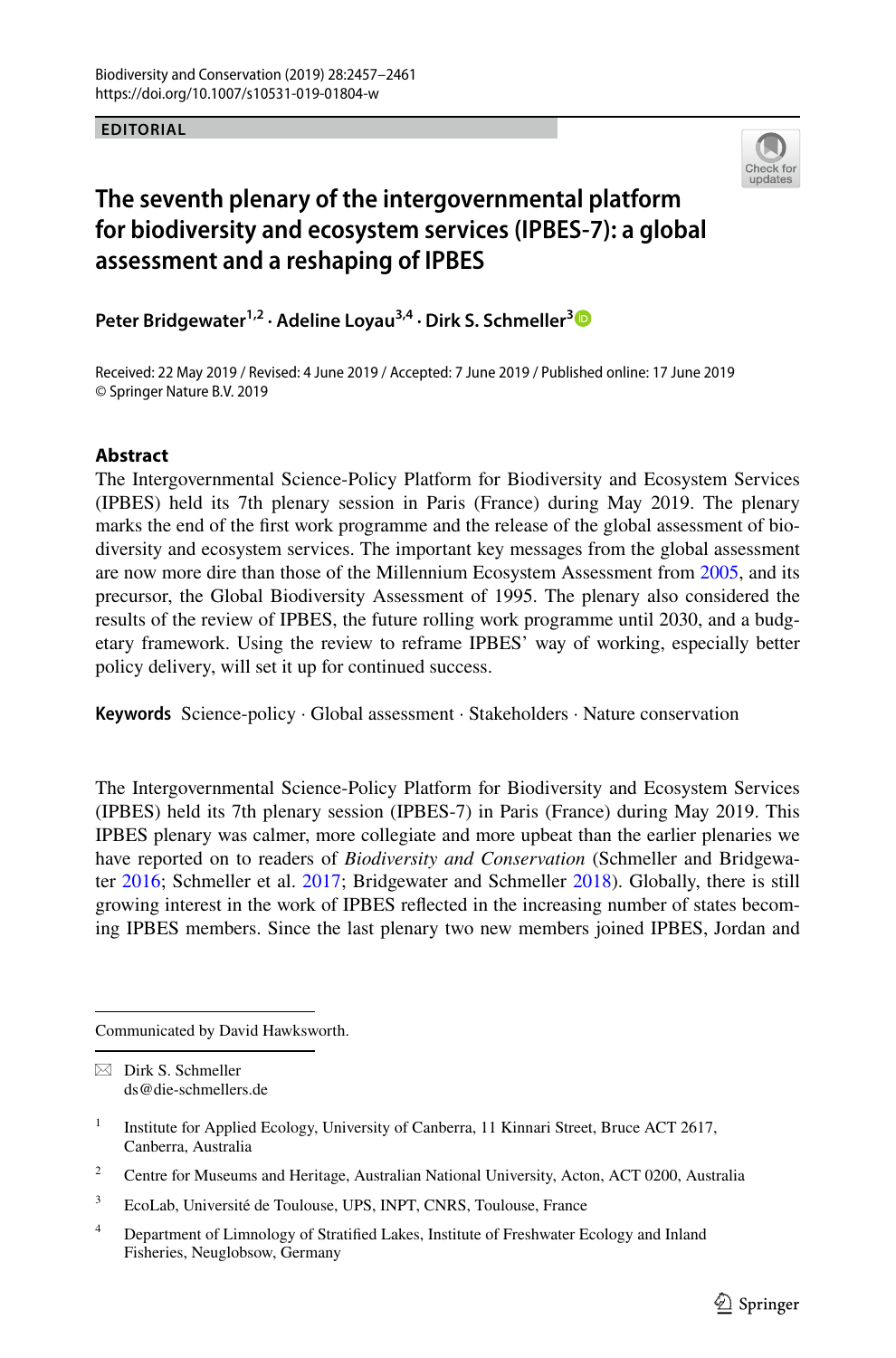the Bolivarian Republic of Venezuela, increasing the number of member states to 132, with attendance at IPBES-7 from over 100.

IPBES-7 marked the end of the frst work programme with the acceptance of the global assessment of biodiversity and ecosystem services and the future work programme. Two other items on the agenda were the review of IPBES (agreed at Plenary 5) and the development of a new work programme and budget. The summary for policymakers of the global assessments was approved after day and night sessions every day. This important document had a range of sobering messages, one of which has been dramatized by global media outlets as "1 million species headed for extinction." The summary did include such a fgure but in somewhat more nuanced terms. Other issues of interest to readers of *Biodiversity and Conservation*, and on which work, and manuscripts are encouraged, included:

- Deterioration of nature is not limited to lands and freshwaters—about 66% of the marine environment has been signifcantly altered by the activities of people, and a new governance framework is needed for the coasts and oceans.
- Crop, livestock and biofuel production now accounts for about three-quarters of the land and freshwater areas.
- Despite (or because) of that production level, land degradation has reduced the productivity of 23% of the global land surface.
- 100–300 million people are at increased risk of floods and hurricanes because of loss of coastal habitats and protection.
- Around one third of marine fsh stocks are being harvested at unsustainable levels with the remaining two thirds largely fshed to limits of sustainability.
- Inland fisheries are a significant component of production for protein needs across many parts of the world.
- Urban areas have more than doubled since 1992, but biodiversity in cities can be restored or encouraged through Blue-Green infrastructure, with concomitant improvements livability and human health.
- The rise of tele-coupling, i.e. distant areas of the world being increasingly connected as consumption, production, and governance decisions increasingly infuence material, energy, and information fows across the world, generating aggregate economic gains while shifting economic and environmental costs. While generally positive again the assessment notes such cost and resource shifting can link to conficts.

IPBES has undertaken 8 assessments, including pollinators and scenarios and pollination, four regional assessments, land degradation and at IPBES-7 the global assessment. All of these assessments build a picture around the scientifc uncertainties remaining in our understanding of biodiversity and ecosystem services. Knowledge on such uncertainties help decisionmakers understand the state of knowledge and develop appropriate policies for the conservation, wise use and beneft sharing of biodiversity for human well-being.

The global assessment (GA) has not yet been formally edited. The approved summary for policy makers, however, is available at ([https://www.ipbes.net/sites/default/fles/downl](https://www.ipbes.net/sites/default/files/downloads/spm_unedited_advance_for_posting_htn.pdf) [oads/spm\\_unedited\\_advance\\_for\\_posting\\_htn.pdf\)](https://www.ipbes.net/sites/default/files/downloads/spm_unedited_advance_for_posting_htn.pdf) although even that will receive further editing. The global assessment is the first such assessment since the Millennium Ecosystem Assessment (MA [2005](#page-4-2)), and the frst fully authorised and agreed by governments around the world. A little history seems appropriate here. By the mid of the 1990s, scientists, especially those involved in the work of the Convention on Biological Diversity (CBD) and biodiversity-related conventions, realized the need for scientifc assessments of biodiversity to parallel assessments done by the Intergovernmental Panel on Climate Change (IPCC) for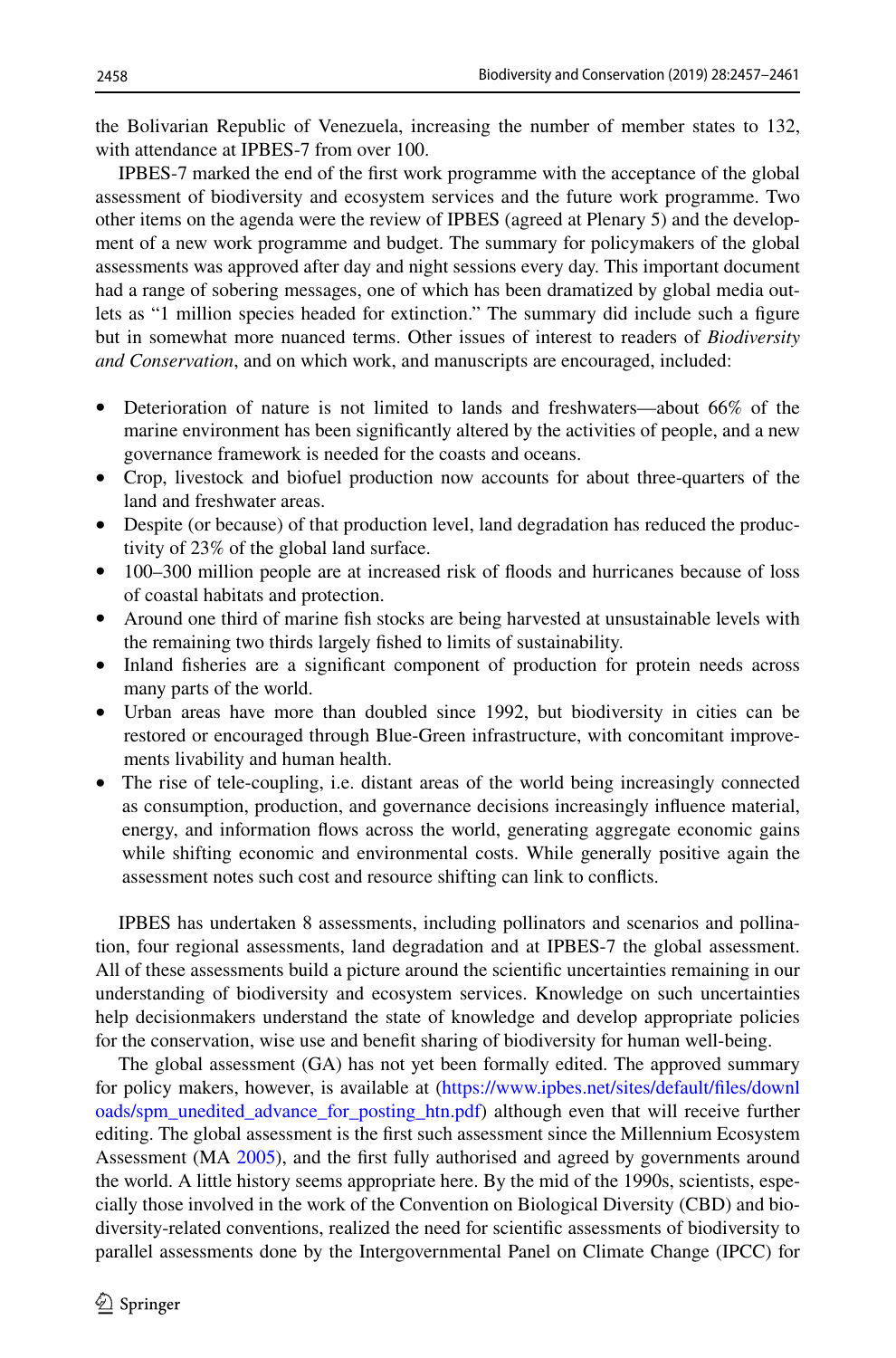global climate. In 1995 the frst such assessment, sponsored by the United Nations Environmental Programme (UNEP) and funded by the Global Environment Facility (GEF), the Global Biodiversity Assessment (Heywood [1995](#page-3-2)) was produced. However, the GBA had not been commissioned by governments and therefore was not recognized in the policy sphere, but was not only a very valuable assessment of biodiversity at that time, but included much background information still of value today. In 2000, the United Nations Secretary-General Kof Annan then called for another such assessment, which became the Millennium Ecosystem Assessment. The MA had the objective to assess the consequences of ecosystem change and develop evidence-based recommendations to enhance the conservation and sustainable use of ecosystems and their contribution to human well-being. The work under the MA began in 2001 with the development of a conceptual framework and was published in 2005 (MA [2005\)](#page-4-2). The MA was the frst global assessment that demonstrated human impact on ecosystems, and showed the benefts, goods and services that ecosystems provide to human society. The MA called for signifcant policy changes in institutions and practices of biodiversity management at that time. The MA also made clear that major gaps in global and national monitoring systems resulted in the absence of welldocumented, comparable, time-series information for many ecosystems and that absence posed signifcant barriers in assessing condition and trends in ecosystem services. The MA also identifed a lack of information species and underscored the limited information on the distributions of species—a situation now redressed to a degree by the establishment of the Global Biodiversity Information facility (GBIF; [https://www.gbif.org/\)](https://www.gbif.org/). Since 2005, eforts have increased to develop new monitoring systems and to improve knowledge (Pereira et al. [2010;](#page-4-3) Schmeller [2008;](#page-4-4) Schmeller et al. [2015\)](#page-4-5), but important spatial, temporal and taxonomic gaps still remain (Mihoub et al. [2017](#page-4-6); Wetzel et al. [2018\)](#page-4-7).

Although some MEAs and UN Agencies were in the MA board it was also not officially authorised by governments, resulting in a more limited and lengthier uptake of the MA conclusions by decisionmakers. IPBES, however, as an intergovernmental platform has the capacity to provide a fully appropriate authorising environment. The 2019 GA is important as a new, updated authorized assessment of the state and trend of biodiversity and ecosystem services, to help determine appropriate policy choices for the future. In brief, the key messages of the global assessment are that nature promotes human well-being, but that it is deteriorating in unprecedented ways and at unprecedented rates. The GA restates that the current trajectories will not allow global achievement of nature conservation goals and the global Sustainable Development Goals. The GA calls for a transformative change across all of human society to allow those achievements in the necessary time frame of 20 years. The GA remains positive that nature can be conserved, restored and used sustainably with the suggested transformative change, and that it has signifcant benefts for human well-being.

A particular fnding in the assessment was the link between biodiversity and mental health and well-being. The MA already pointed out a relationship between ecosystem degradation and degradation of the fve components of human well-being (basic material needs for a good life, health, good social relations, security and freedom of choice and action), with mostly loss of capital asset and economic activity accounting for the link (MA [2005](#page-4-2)). However, it is becoming more and more evident that nature itself promotes human mental health, well-being and happiness, even after controlling for socio-economic factors (e.g. MacKerron and Mourato [2013;](#page-3-0) Twohig-Bennett and Jones [2018](#page-4-8); Engemann et al. [2019](#page-3-3)). Once basic physical needs for food, shelter, health and safety have been met, increased wealth does not correlate with increased well-being or happiness (Carr [2013](#page-3-4)). This observation provides a solid ground for prioritising the necessary investments of industrialized, wealthy countries in the protection of biodiversity and the services it provides to society.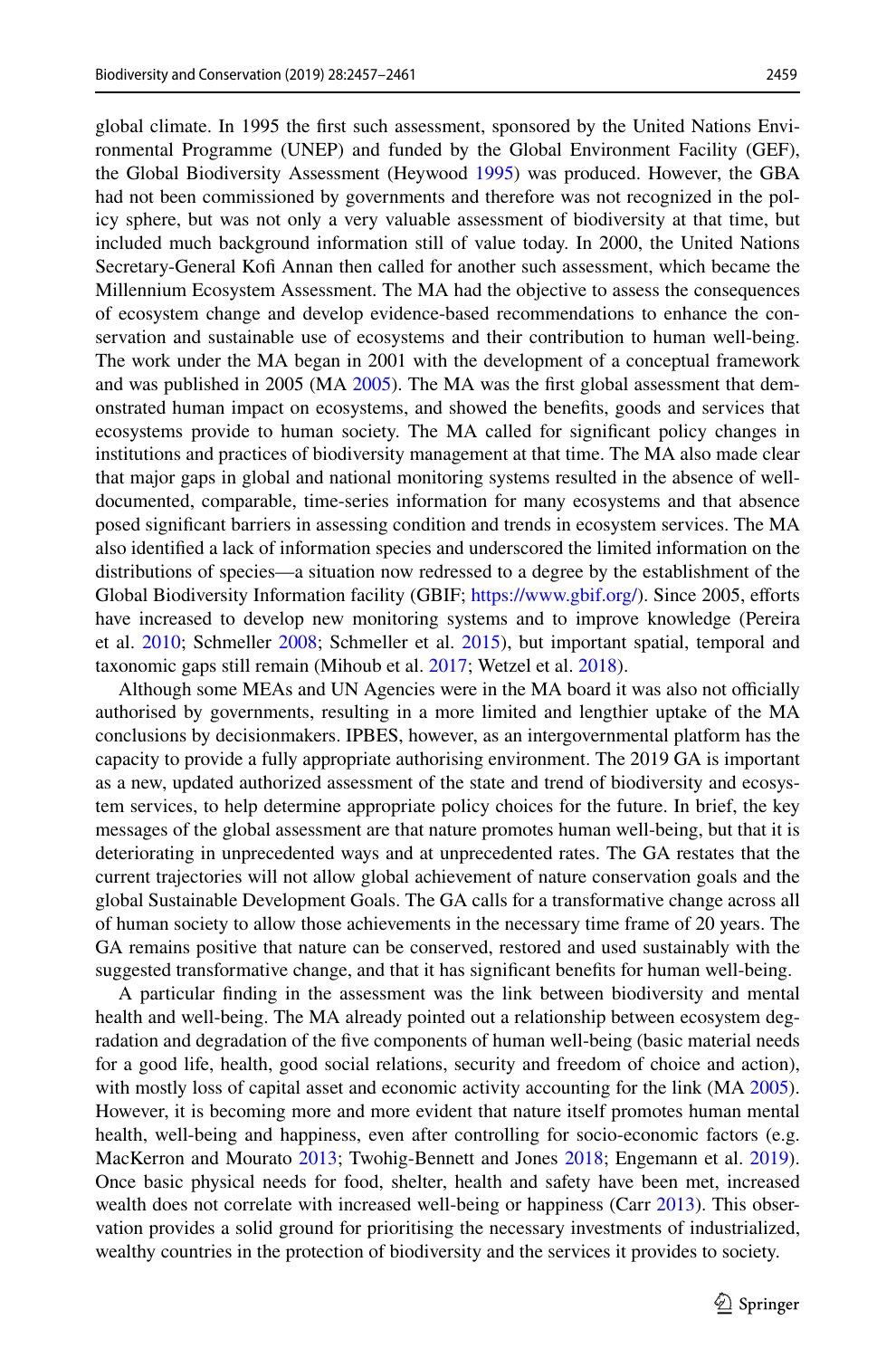At IPBES-7, the future work programme was also discussed by member states and accepted. The future work programme has a time horizon until 2030 but is designed as a rolling programme to cope with new challenges and needs. Priority deliverables agreed were: (1) thematic assessment of the interlinkages among biodiversity, water, food and health; (2) thematic assessment of the underlying causes of biodiversity loss and the determinants of transformative change and options for achieving the 2050 Vision for Biodiversity; and (3) methodological assessment of the impact and dependence of business on biodiversity and nature's contributions to people. These deliverables underpin six key objectives, "assessing knowledge", "building capacity", "strengthening the knowledge foundation", "supporting policy", "communicating and engaging", and "improving the efectiveness of the Platform". Because the GA specifcally identifes, on a number of occasions, the links between biodiversity and climate change, a special deliverable within the next 12 months was agreed: A technical paper on the interlinkage between biodiversity and climate change—which will be a frst joint efort between IPBES and IPCC.

Finally, while the GA has the potential to help shape the future of the world's biodiversity, the plenary also considered the results of a review established in 2017 on the whole IPBES programme. In 2017, the IPBES Secretariat conducted a limited internal review, the outputs from which were taken up by a 10-member review panel in 2018. Their terms of reference were to establish to what extent IPBES has been conceptualized; positioned; structured; and implemented, so as to achieve long-term impacts on biodiversity, human well-being and sustainable development.

The review noted several key achievements of IPBES, but pointed to fve key areas that need attention: The transformative impact of IPBES depends on all its four functions (i.e. assessments, knowledge generation, policy tools, and capacity building) being signifcantly strengthened. IPBES needs to strengthen the policy aspects of its work if it is to fulfll its mandate as a science/knowledge-policy interface; maintain scientifc independence while allowing for the co-design and co-production of assessments; develop a more strategic and collaborative approach to stakeholders; and, importantly, secure fnancial sustainability in the long-term, if it is to have on-going efectiveness. If those elements can be secured, the future of IPBES will also be secure, and its need is certainly undiminished.

*Biodiversity and Conservation* invites manuscripts on topics related to the GA with a global view on the transformative change evoked by IPBES through the GA. Such manuscripts could focus on how such a transformative change can be achieved, which elements need to be prioritized and within which time frame, to enable a nature conservation ft for purpose in the 21st century that allows for co-existence of people and the rest of biodiversity.

## **References**

- <span id="page-3-1"></span>Bridgewater P, Schmeller DS (2018) IPBES-6: the best plenary yet? Biodivers Conserv 27:2777–2782. <https://doi.org/10.1007/s10531-018-1569-z>
- <span id="page-3-4"></span>Carr A (2013) Positive psychology: the science of happiness and human strengths. Routledge, Abingdon
- <span id="page-3-3"></span>Engemann K, Pedersen CB, Arge L, Tsirogiannis C, Mortensen PB, Svenning J-C (2019) Residential green space in childhood is associated with lower risk of psychiatric disorders from adolescence into adulthood. Proc Natl Acad Sci 116:5188–5193
- <span id="page-3-2"></span>Heywood VH (ed) (1995) Global biodiversity assessment. Cambridge University Press, Cambridge

<span id="page-3-0"></span>MacKerron G, Mourato S (2013) Happiness is greater in natural environments. Global Environ Change 23:992–1000